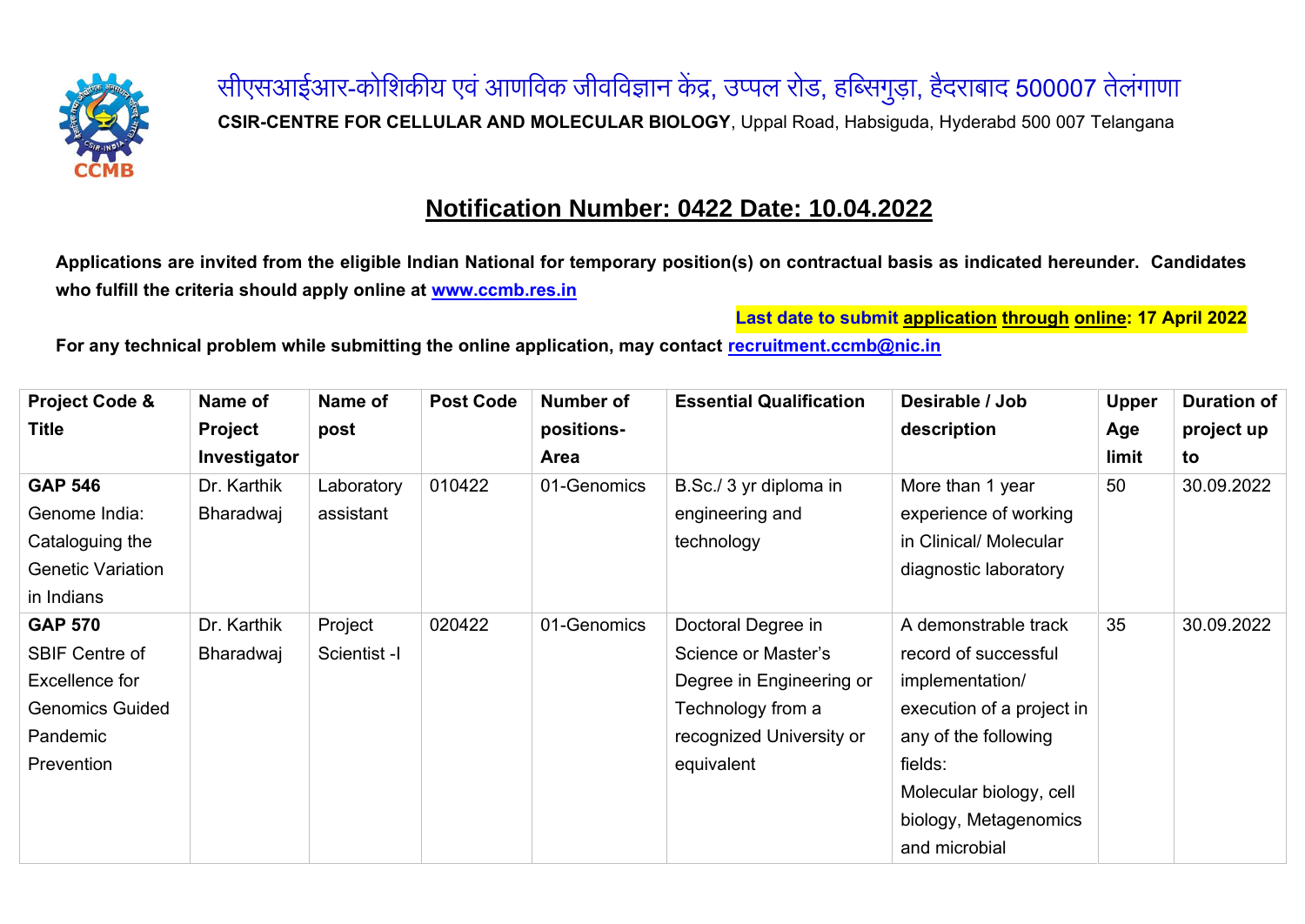|                                                              |                          |                             |        |             |                                                                                                                                                                                                                                                            | genomics. Track record<br>must be proven either<br>with high impact<br>publications in SCI-<br>indexed journals, or<br>profiles of source code<br>repositories such as<br>github, or a certificate<br>from the organization to<br>which the candidate<br>contributed earlier. |    |            |
|--------------------------------------------------------------|--------------------------|-----------------------------|--------|-------------|------------------------------------------------------------------------------------------------------------------------------------------------------------------------------------------------------------------------------------------------------------|-------------------------------------------------------------------------------------------------------------------------------------------------------------------------------------------------------------------------------------------------------------------------------|----|------------|
| <b>GAP 569</b><br>Covid-19: the<br>second wave and<br>beyond | Dr. Karthik<br>Bharadwaj | Project<br>Associate -I     | 030422 | 01-Genomics | Master's Degree in<br><b>Natural Sciences or</b><br>bachelor's degree in<br>Engineering or<br><b>Technology or Medicine</b><br>from a recognized<br>University or equivalent.                                                                              | More than 1 year wet<br>lab experience in of<br>working in Molecular<br>biology/ cell biology/<br>Microbiology lab                                                                                                                                                            | 35 | 31.03.2023 |
|                                                              |                          | Project<br>Associate -<br>Ш | 040422 | 01-Genomics | Master's Degree in<br>Natural Sciences or<br>bachelor's degree in<br>Engineering or<br><b>Technology or Medicine</b><br>from a recognized<br>University or<br>equivalent. And<br>2 years experience in<br>R&D in industrial or<br>academic institutions or | Wet lab experience in<br>of working in Molecular<br>biology/ cell biology/<br>Microbiology lab                                                                                                                                                                                | 35 |            |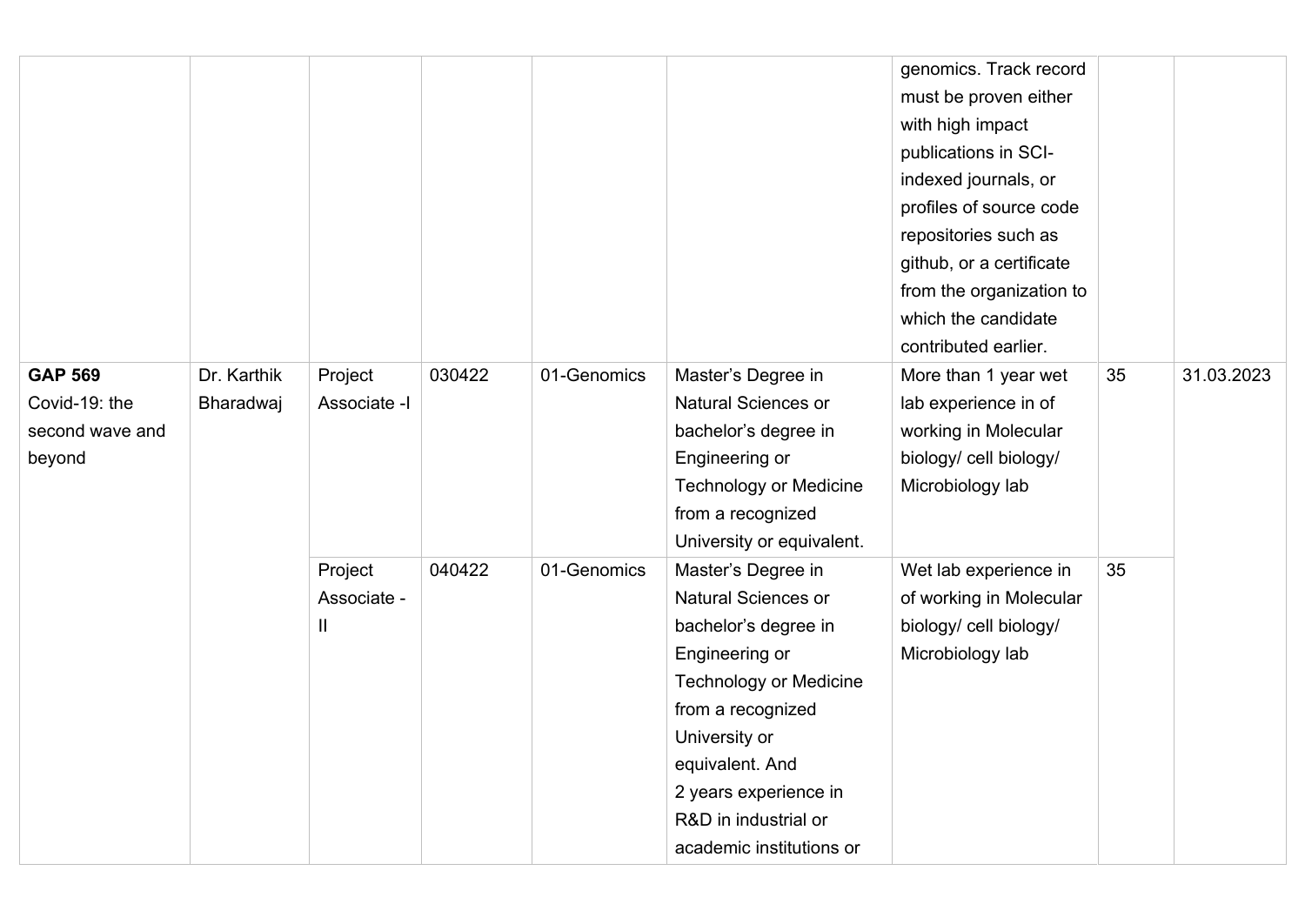|                    |            |           |        |                   | science and technology                              |                          |    |            |
|--------------------|------------|-----------|--------|-------------------|-----------------------------------------------------|--------------------------|----|------------|
|                    |            |           |        |                   | organisations and                                   |                          |    |            |
|                    |            |           |        |                   | scientific activities and                           |                          |    |            |
|                    |            |           |        |                   | services.                                           |                          |    |            |
| <b>GAP 0578</b>    | Dr. Meghna | Senior    | 050422 | 01- Ecology,      | PhD degree in Ecology,                              | - Demonstrated track     | 40 | 31.03.2025 |
| Understanding how  | Krishnadas | Project   |        | wildlife biology, | Wildlife Biology, Botany or<br>related field from a | record of publications   |    |            |
| trait-based        |            | Associate |        | botany,           | recognized University or                            | - Fieldwork experience   |    |            |
| coordination of    |            |           |        | ecophysiology     | equivalent                                          | of at least two years in |    |            |
| shade- and         |            |           |        |                   |                                                     | plant ecology and/or     |    |            |
| drought-tolerance  |            |           |        |                   |                                                     | trait ecology            |    |            |
| regulates seedling |            |           |        |                   |                                                     | - Ability and strong     |    |            |
| dynamics in        |            |           |        |                   |                                                     | interest in taxonomic    |    |            |
| fragmented wet     |            |           |        |                   |                                                     | identification of plants |    |            |
| tropical forests   |            |           |        |                   |                                                     | - Strong quantitative    |    |            |
|                    |            |           |        |                   |                                                     | skills and proficiency   |    |            |
|                    |            |           |        |                   |                                                     | with data analysis in    |    |            |
|                    |            |           |        |                   |                                                     | Program R                |    |            |
|                    |            |           |        |                   |                                                     | - Excellent              |    |            |
|                    |            |           |        |                   |                                                     | communication and        |    |            |
|                    |            |           |        |                   |                                                     | time-management skills   |    |            |
|                    |            |           |        |                   |                                                     | - Strong work ethic and  |    |            |
|                    |            |           |        |                   |                                                     | independent project      |    |            |
|                    |            |           |        |                   |                                                     | management abilities     |    |            |
|                    |            |           |        |                   |                                                     | - Ability to work in     |    |            |
|                    |            |           |        |                   |                                                     | remote locations and     |    |            |
|                    |            |           |        |                   |                                                     | tough conditions         |    |            |
|                    |            |           |        |                   |                                                     | - Experience using       |    |            |
|                    |            |           |        |                   |                                                     | Bayesian models          |    |            |
|                    |            |           |        |                   |                                                     | Job description: This    |    |            |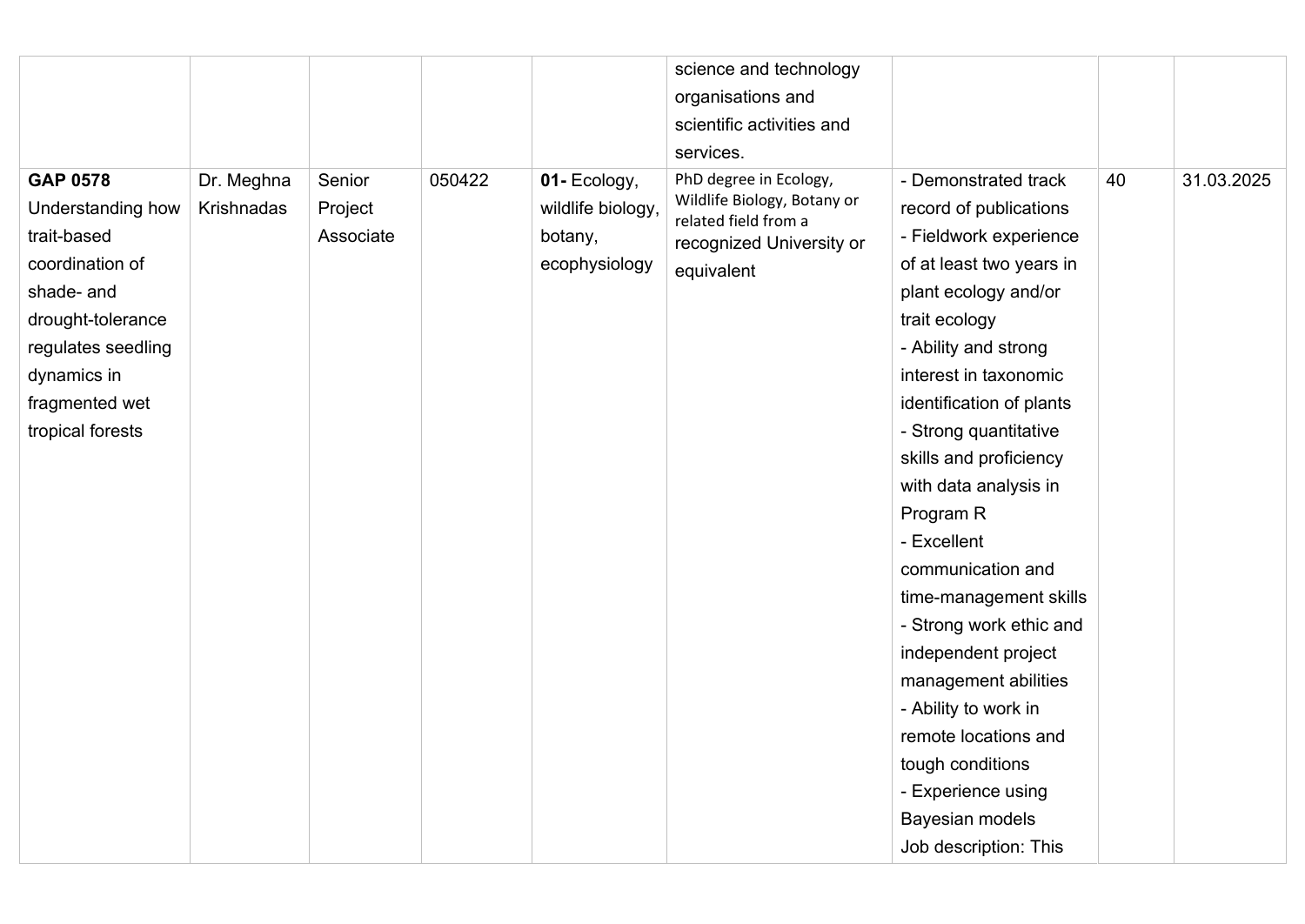|  |             |        |                   |                           | project aims to assess    |    |  |
|--|-------------|--------|-------------------|---------------------------|---------------------------|----|--|
|  |             |        |                   |                           | how plant functional      |    |  |
|  |             |        |                   |                           | traits explain inter-     |    |  |
|  |             |        |                   |                           | species variation in      |    |  |
|  |             |        |                   |                           | seedling response to      |    |  |
|  |             |        |                   |                           | light and water           |    |  |
|  |             |        |                   |                           | availability, and link    |    |  |
|  |             |        |                   |                           | findings to habitat       |    |  |
|  |             |        |                   |                           | fragmentation and         |    |  |
|  |             |        |                   |                           | global change.            |    |  |
|  |             |        |                   |                           |                           |    |  |
|  |             |        |                   |                           | The postdoctoral          |    |  |
|  |             |        |                   |                           | researcher will manage    |    |  |
|  |             |        |                   |                           | field teams, conduct      |    |  |
|  |             |        |                   |                           | vegetation census,        |    |  |
|  |             |        |                   |                           | collect environmental     |    |  |
|  |             |        |                   |                           | data, help with           |    |  |
|  |             |        |                   |                           | functional traits         |    |  |
|  |             |        |                   |                           | assessment, collate       |    |  |
|  |             |        |                   |                           | and analyze data, and     |    |  |
|  |             |        |                   |                           | prepare manuscripts for   |    |  |
|  |             |        |                   |                           | publication in peer-      |    |  |
|  |             |        |                   |                           | reviewed journals.        |    |  |
|  | Project     | 060422 | 01- Ecology,      | MSc degree in Ecology,    | Previous work             | 35 |  |
|  | Associate I |        | wildlife biology, | Wildlife Biology, Botany, | experience of having      |    |  |
|  |             |        | botany,           | Life Sciences or related  | led research teams in     |    |  |
|  |             |        | ecophysiology     | field from a recognized   | the field.                |    |  |
|  |             |        |                   | University or equivalent  | - Fieldwork experience    |    |  |
|  |             |        |                   |                           | of at least six months in |    |  |
|  |             |        |                   |                           |                           |    |  |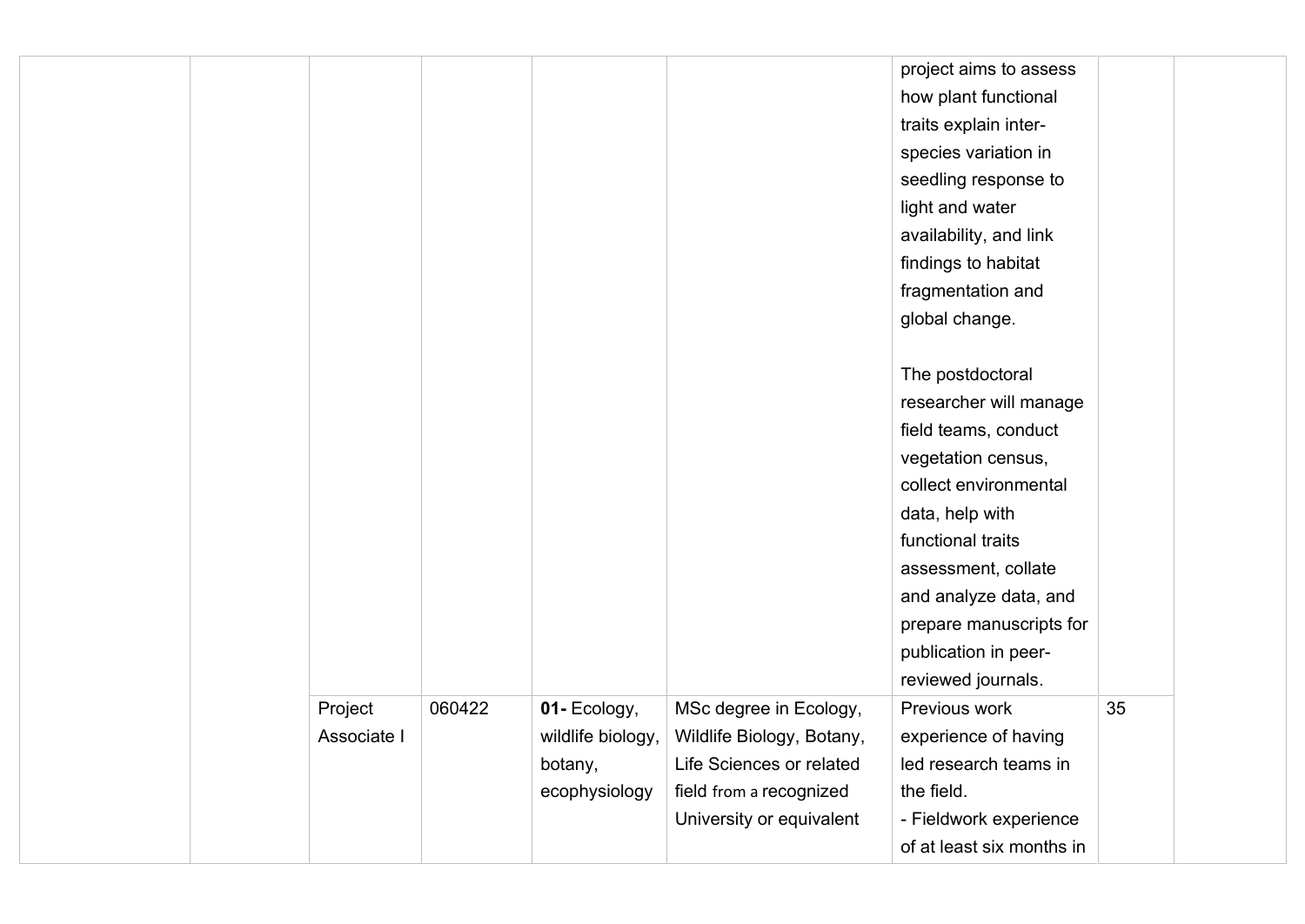|  |  |  | plant ecology and/or      |  |
|--|--|--|---------------------------|--|
|  |  |  | trait ecology             |  |
|  |  |  | - Ability and strong      |  |
|  |  |  | interest in taxonomic     |  |
|  |  |  | identification of plants  |  |
|  |  |  | - Familiarity with        |  |
|  |  |  | Program R                 |  |
|  |  |  |                           |  |
|  |  |  | - Excellent               |  |
|  |  |  | communication and         |  |
|  |  |  | time-management skills    |  |
|  |  |  | - Strong work ethic and   |  |
|  |  |  | ability to work in remote |  |
|  |  |  | locations and tough       |  |
|  |  |  | conditions                |  |
|  |  |  |                           |  |
|  |  |  | Job description: This     |  |
|  |  |  | project aims to assess    |  |
|  |  |  | how plant functional      |  |
|  |  |  | traits explain inter-     |  |
|  |  |  | species variation in      |  |
|  |  |  | seedling response to      |  |
|  |  |  | light and water           |  |
|  |  |  | availability, and link    |  |
|  |  |  | findings to habitat       |  |
|  |  |  | fragmentation and         |  |
|  |  |  | global change. The        |  |
|  |  |  | associate will assist     |  |
|  |  |  | with vegetation census,   |  |
|  |  |  |                           |  |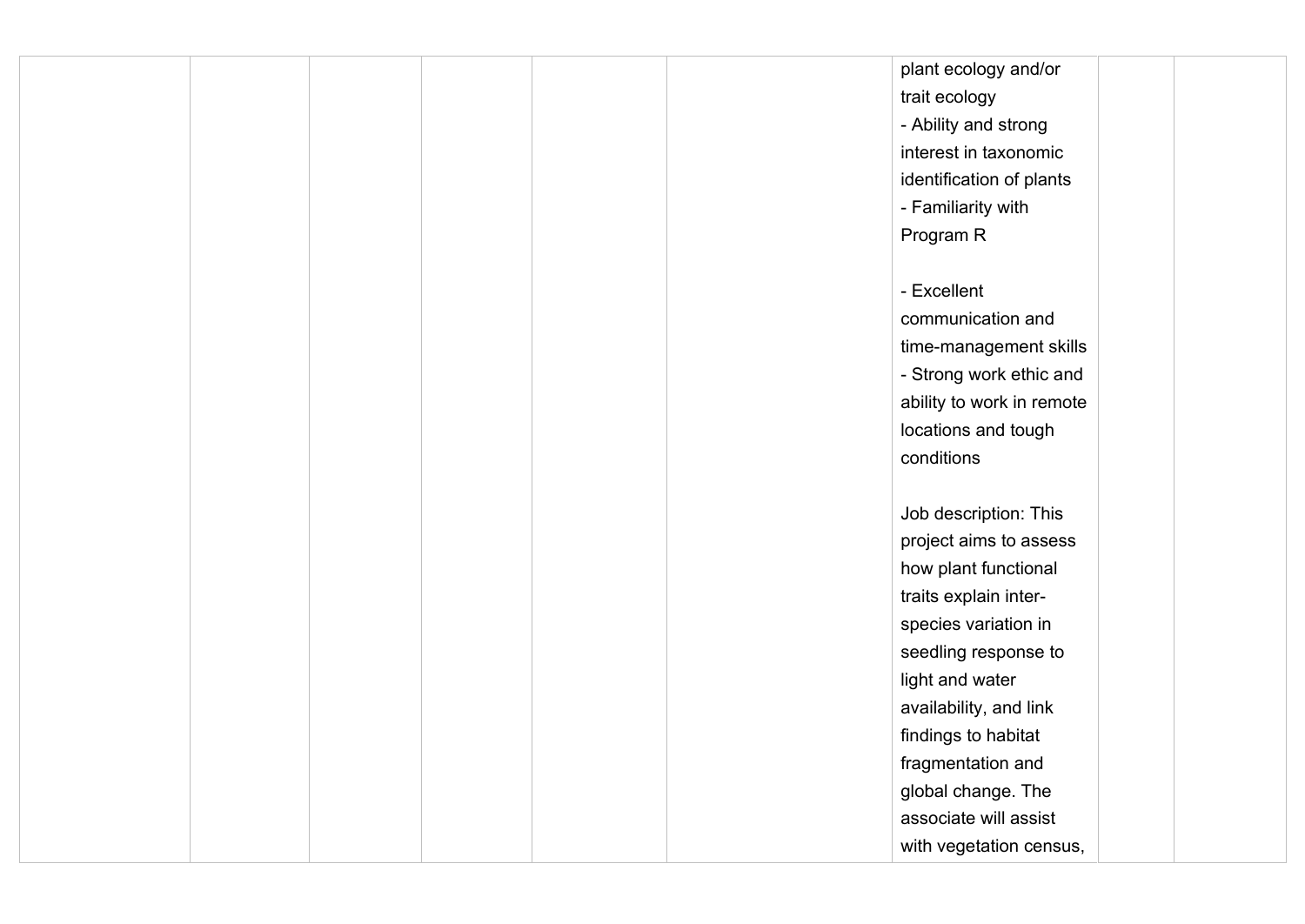|                                                                                                                                                             |                              |                                |        |                                                 |                                                                                                                                                                                                                                                                                                                                                                                              | plan parts of fieldwork,<br>collect data on<br>environment and<br>functional traits, and<br>regularly collate and<br>manage data.                                                                                                                                                                                                   |    |            |
|-------------------------------------------------------------------------------------------------------------------------------------------------------------|------------------------------|--------------------------------|--------|-------------------------------------------------|----------------------------------------------------------------------------------------------------------------------------------------------------------------------------------------------------------------------------------------------------------------------------------------------------------------------------------------------------------------------------------------------|-------------------------------------------------------------------------------------------------------------------------------------------------------------------------------------------------------------------------------------------------------------------------------------------------------------------------------------|----|------------|
| <b>GAP0541</b><br>Development of<br>novel gene/vaccine<br>delivery vectors<br>derived from novel<br>animal<br>adenoviruses<br>isolated from India           | Dr. Nagesh<br>Narayana       | Project<br>Associate-II        | 070422 | 01-Molecular<br><b>Biological</b><br>techniques | M.Sc. in Biotechnology/<br>Microbiology with at least<br>2 years extensive<br>research experience in<br><b>Recombinant DNA</b><br>technology                                                                                                                                                                                                                                                 | Practical experience in<br>confocal microscopy,<br>Electron microscopy,<br>Mass spectrometry<br>data analysis                                                                                                                                                                                                                       | 35 | 15.09 2022 |
| <b>MLP0167</b><br>Wastewater based<br>epidemiological<br>monitoring of<br>SARS-CoV-2 Virus<br>and Antibiotic<br><b>Resistant Bacteria</b><br>in Maharashtra | Dr. Archana<br><b>B</b> Siva | Senior<br>Project<br>Associate | 080422 | $01 -$<br><b>Bioinformatics</b>                 | (i) Master's Degree in<br><b>Natural Sciences or</b><br>Bachelor's degree in<br>Engineering or<br><b>Technology or Medicine</b><br>from a recognized<br>University or equivalent<br><b>AND</b><br>(ii) Four years' experience<br>in Research and<br>Development in Industrial<br>and Academic Institutions<br>or Science and<br><b>Technology Organisations</b><br>and Scientific activities | Any of the following<br>a) At least two years of<br>experience in analysis<br>of high throughput<br>genomic data such as<br><b>Next Generation</b><br>Sequencing based data<br>b) Good programming<br>knowledge with<br>proficiency in at least<br>one language such as<br>C, C++, R, Python, JS,<br>or Perl, as<br>demonstrated by | 40 | 31.03.2023 |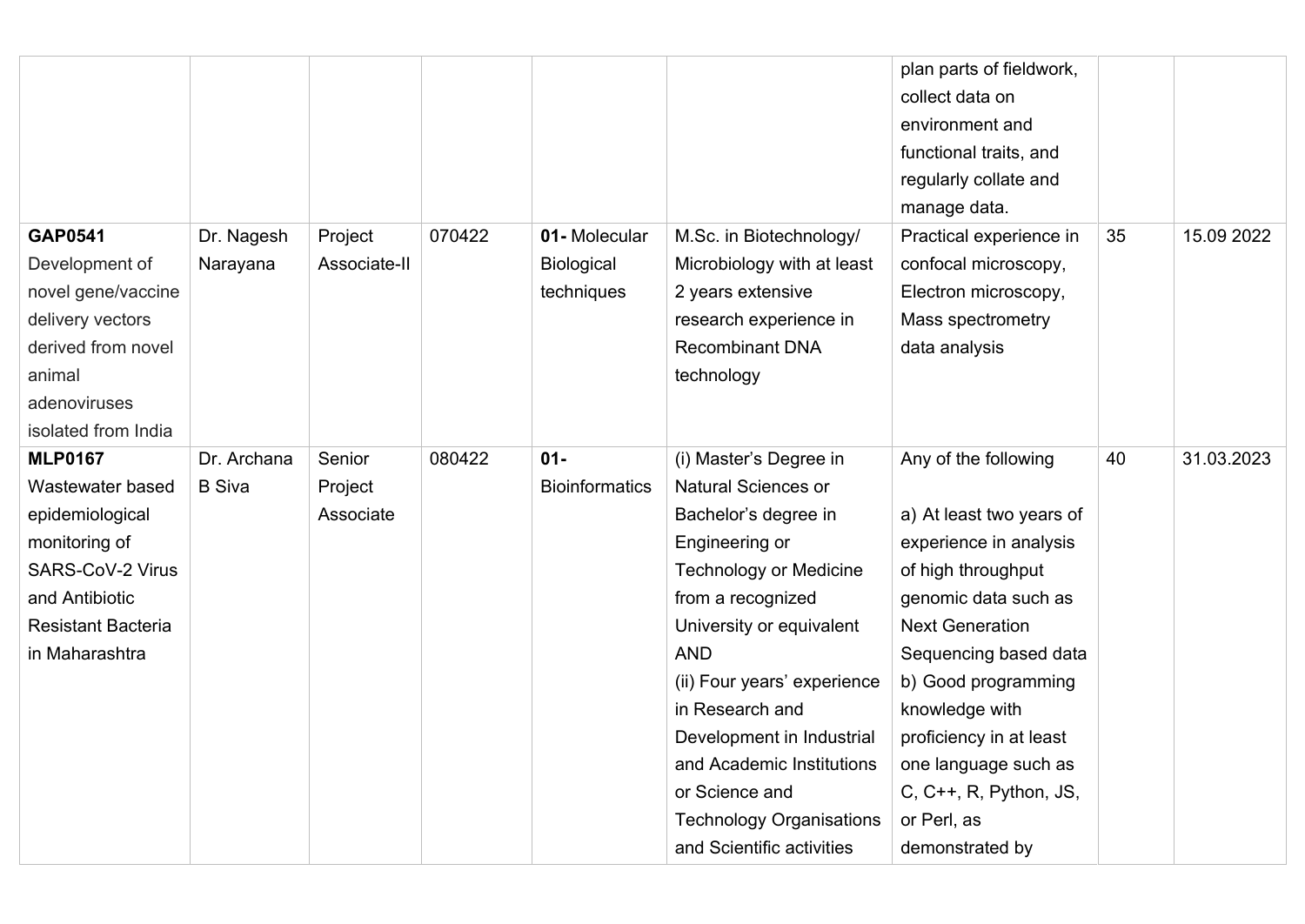|  |  | and services             | publications or github    |  |
|--|--|--------------------------|---------------------------|--|
|  |  | <b>OR</b>                | profile or other code     |  |
|  |  | i) Doctoral Degree in    | repositories              |  |
|  |  | Science / Engineering /  | c) Should be well         |  |
|  |  | Technology/ Pharma/ MD/  | versed with               |  |
|  |  | MS from a recognized     | Linux/bash/command        |  |
|  |  | University or equivalent | line interface, and have  |  |
|  |  |                          | the ability to create and |  |
|  |  |                          | modify custom             |  |
|  |  |                          | pipelines for data        |  |
|  |  |                          | analysis                  |  |
|  |  |                          | d) Experience with        |  |
|  |  |                          | analysis of population    |  |
|  |  |                          | level genomic data,       |  |
|  |  |                          | clinical genomics, de     |  |
|  |  |                          | novo genome               |  |
|  |  |                          | assembly, cancer          |  |
|  |  |                          | genomics, or              |  |
|  |  |                          | metagenomics will be      |  |
|  |  |                          | considered favourably.    |  |
|  |  |                          | Development of            |  |
|  |  |                          | computational             |  |
|  |  |                          | tools/algorithms/data     |  |
|  |  |                          | visualization             |  |
|  |  |                          |                           |  |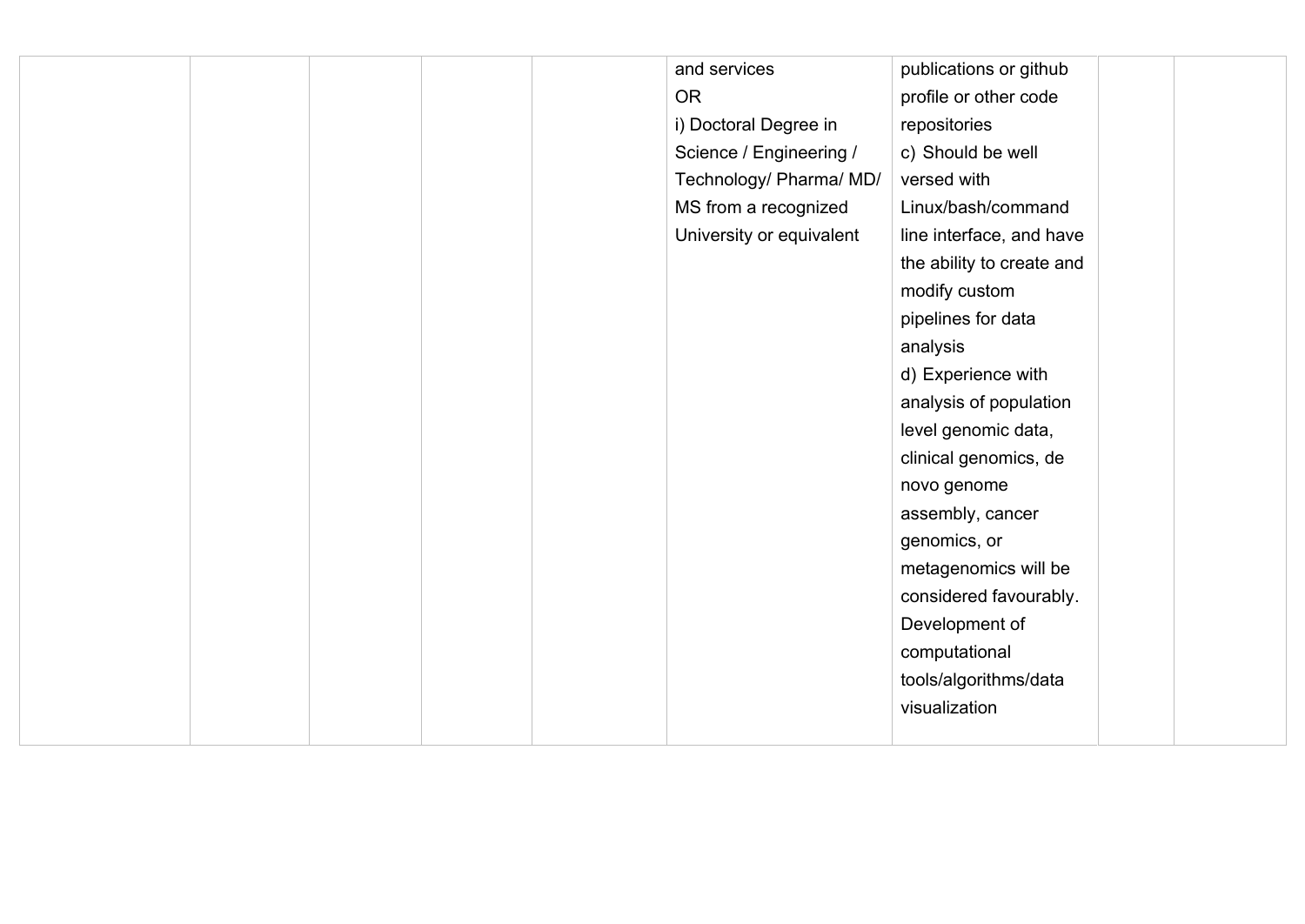|                                                                                                                                                          |                                   | Project<br>Associate-I            | 090422 | 02-Molecular<br><b>Biology</b>               | Master's Degree in<br>Natural Sciences or<br>Bachelor's degree in<br>Engineering or<br><b>Technology or Medicine</b><br>from a recognized<br>University or equivalent. | One or more of the<br>following<br>a) Wet lab experience<br>of working in Molecular<br>biology/Microbiology<br>b) Wet lab experience<br>of working in a COVID<br>lab, sewage<br>surveillance | 35 |            |
|----------------------------------------------------------------------------------------------------------------------------------------------------------|-----------------------------------|-----------------------------------|--------|----------------------------------------------|------------------------------------------------------------------------------------------------------------------------------------------------------------------------|----------------------------------------------------------------------------------------------------------------------------------------------------------------------------------------------|----|------------|
| <b>MLP0138</b><br>An integrated<br>structural biology<br>approach a unique<br>fatty acid activation<br>mechanism in<br>eukaryotes                        | Dr. Rajan<br>Sankaranara<br>yanan | Principal<br>Project<br>Associate | 100422 | 01- Structural<br><b>Biology</b>             | Ph.D in Structural Biology<br>and Bioinformation with 4<br>years of experience                                                                                         | Experience in Yeast and<br><b>Bacterial model</b><br>systems, Microscopy,<br>Protein purification<br>structural studies,<br>Bioinformatics, MD<br>simulation and<br>programming.             | 40 | 31.03.2025 |
| <b>MLP0161</b><br>The origin of<br>multiple Dicers and<br>dsRNA Binding<br>Proteins in the<br><b>RNAi Initiation</b><br>pathway of A.<br>thaliana and D. | Dr. Mandar V<br>Deshmukh          | Project<br>Associate -I           | 110422 | $01 -$<br>Biochemistry,<br><b>Biophysics</b> | Master's Degree in Life<br>Sciences or bachelor's<br>degree in Biotechnology<br>from a recognized<br>University or equivalent                                          | The selected candidate<br>is expected to perform<br>experiments in<br>biochemistry, molecular<br>biology, structural<br>biology, RNA Biology,<br>and Biophysics.<br>Prior knowledge in       | 35 | 31.03.2023 |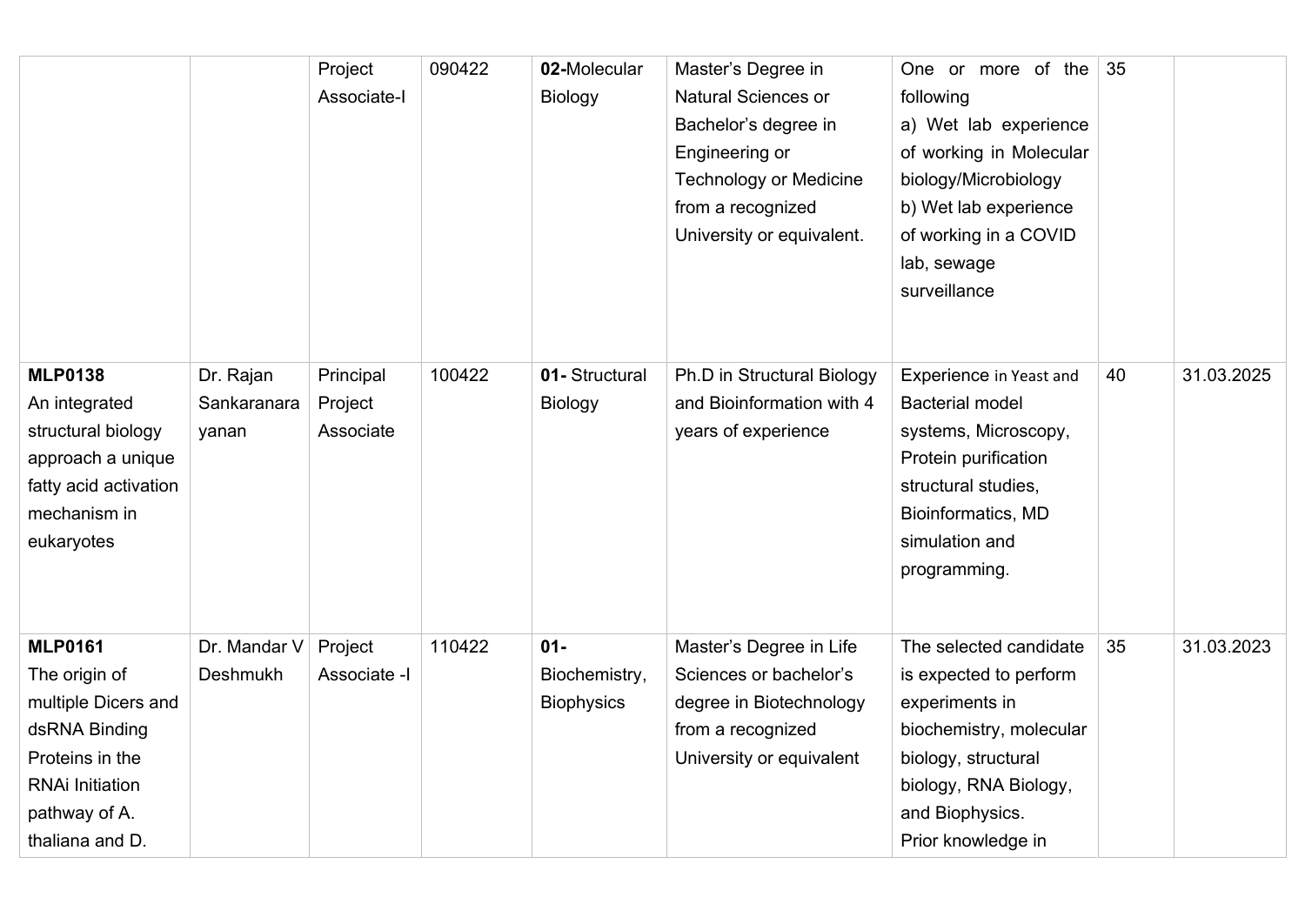| Melanogaster          |               |                   |        |              |                                 | handling basic<br>biochemistry/biophysics<br>with molecular biology |    |            |
|-----------------------|---------------|-------------------|--------|--------------|---------------------------------|---------------------------------------------------------------------|----|------------|
|                       |               |                   |        |              |                                 | is required.                                                        |    |            |
| <b>MLP0164</b>        | Dr. Manjula   | Project           | 120422 | 01-Molecular | Master's Degree in Life         | Experience in Plant or                                              | 35 | 31.03.2024 |
| Understanding a       | Reddy         | Associate-I       |        | Biology,     | <b>Sciences/ Genetics &amp;</b> | yeast biology                                                       |    |            |
| conserved             |               |                   |        | Biochemistry | Plant Breeding/                 |                                                                     |    |            |
| peptidoglycan         |               |                   |        |              | Biotechnology/ Botany/          |                                                                     |    |            |
| metabolic pathway     |               |                   |        |              | <b>Biochemistry or BTech</b>    |                                                                     |    |            |
| in bacteria and their |               |                   |        |              | degree in Biotechnology         |                                                                     |    |            |
| vertebrate hosts      |               |                   |        |              | from a recognized               |                                                                     |    |            |
|                       |               |                   |        |              | University or equivalent        |                                                                     |    |            |
| <b>TSP05</b>          | Dr Archana    | <b>Scientific</b> | 130422 | 01-Business  | Graduate degree in any          | Minimum two years                                                   | 35 | 31.03.2023 |
|                       | <b>B</b> Siva | Administrati      |        | Development  | discipline                      | prior experience in                                                 |    |            |
|                       |               | ve                |        |              |                                 | handling GST,                                                       |    |            |
|                       |               | Assistant         |        |              |                                 | maintaining payments                                                |    |            |
|                       |               |                   |        |              |                                 | & receipts, conversant                                              |    |            |
|                       |               |                   |        |              |                                 | with MS office, etc. for                                            |    |            |
|                       |               |                   |        |              |                                 | handling works in                                                   |    |            |
|                       |               |                   |        |              |                                 | <b>Business Development.</b>                                        |    |            |

| <b>Name of Position</b>                              | <b>Monthly Emoluments</b>                      |
|------------------------------------------------------|------------------------------------------------|
| <b>Scientific Administrative</b><br><b>Assistant</b> | ₹ 18,000/- p.m. + HRA as applicable/admissible |
| <b>Laboratory Assistant</b>                          | ₹ 20,000/- p.m. + HRA as applicable/admissible |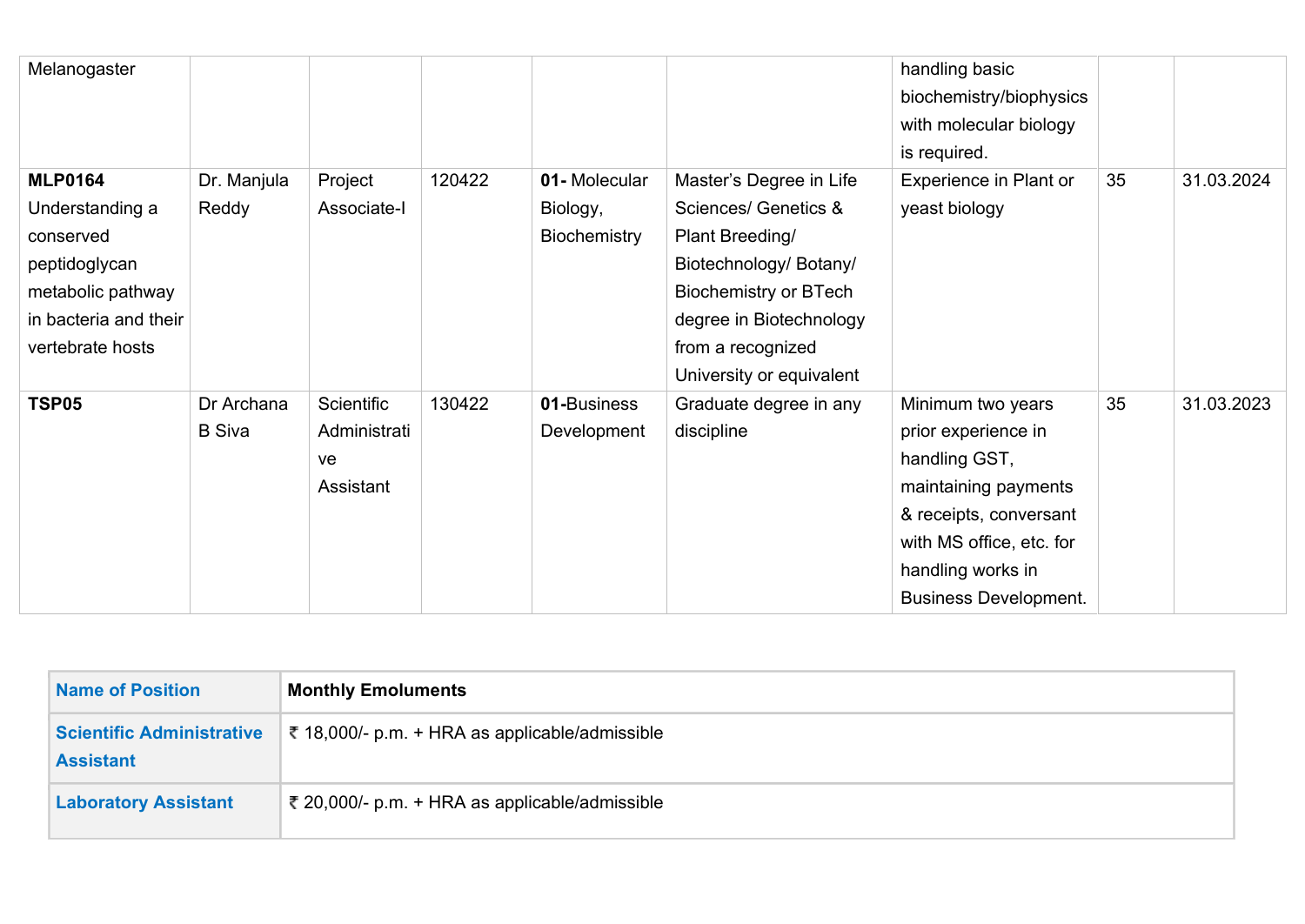| <b>Project Associate-I</b>                   | ₹ 31,000/- p.m. + HRA as applicable/admissible to Scholars who are selected through<br>(i)<br>(a) National Eligibility Tests – CSIR-UGC NET including lectureship (Assistant Professorship) or GATE or<br>(b) A selection process through National level examinations conducted by Central Government Departments<br>and their Agencies and Institutions.<br>₹ 25,000/- p.m. + HRA as applicable/admissible for others who do not fall under (i) above.<br>(ii) |
|----------------------------------------------|-----------------------------------------------------------------------------------------------------------------------------------------------------------------------------------------------------------------------------------------------------------------------------------------------------------------------------------------------------------------------------------------------------------------------------------------------------------------|
| <b>Project Associate-II</b>                  | (i) ₹ 35,000/- p.m. + HRA as applicable/admissible to Scholars who are selected through a process as mentioned in<br>(i) above<br>(ii) ₹ 28,000/ p.m. + HRA as applicable/admissible for others who do not fall under (i) above.                                                                                                                                                                                                                                |
| <b>Senior Project Associate</b>              | ₹ 42,000/- p.m. + HRA as applicable/admissible                                                                                                                                                                                                                                                                                                                                                                                                                  |
| <b>Principal Project</b><br><b>Associate</b> | ₹ 49,000/- p.m. + HRA as applicable/admissible                                                                                                                                                                                                                                                                                                                                                                                                                  |
| <b>Project Scientist-I</b>                   | ₹ 56,000/- p.m. + HRA as applicable/admissible                                                                                                                                                                                                                                                                                                                                                                                                                  |

## **General terms and conditions:**

|               | How to apply                               | Candidates who fulfill the criterion to fill up the ONLINE APPLICATION format by clicking on the following<br>$link$                                                                                                                                                       |
|---------------|--------------------------------------------|----------------------------------------------------------------------------------------------------------------------------------------------------------------------------------------------------------------------------------------------------------------------------|
| $\mathcal{P}$ | <b>Number of posts</b>                     | Director, CCMB reserves the right to increase/decrease the number of positions and also cancel the recruitment<br>process for the positions mentioned above at any stage of the recruitment process. The decision of the Director,<br>CSIR-CCMB will be final and binding. |
| 3             | Age relaxation                             | Age relaxation as per CSIR/Govt. of India guidelines. Age will be calculated as on the last date of receipt of<br>online applications.                                                                                                                                     |
| 4             | <b>Awaiting result/ Pursuing</b><br>degree | Those candidates who are still pursuing/ awaiting result for their degree M.Sc./ B.Tech./ PhD or any other<br>qualification for the above post(s) as on the date of application will not be considered.                                                                    |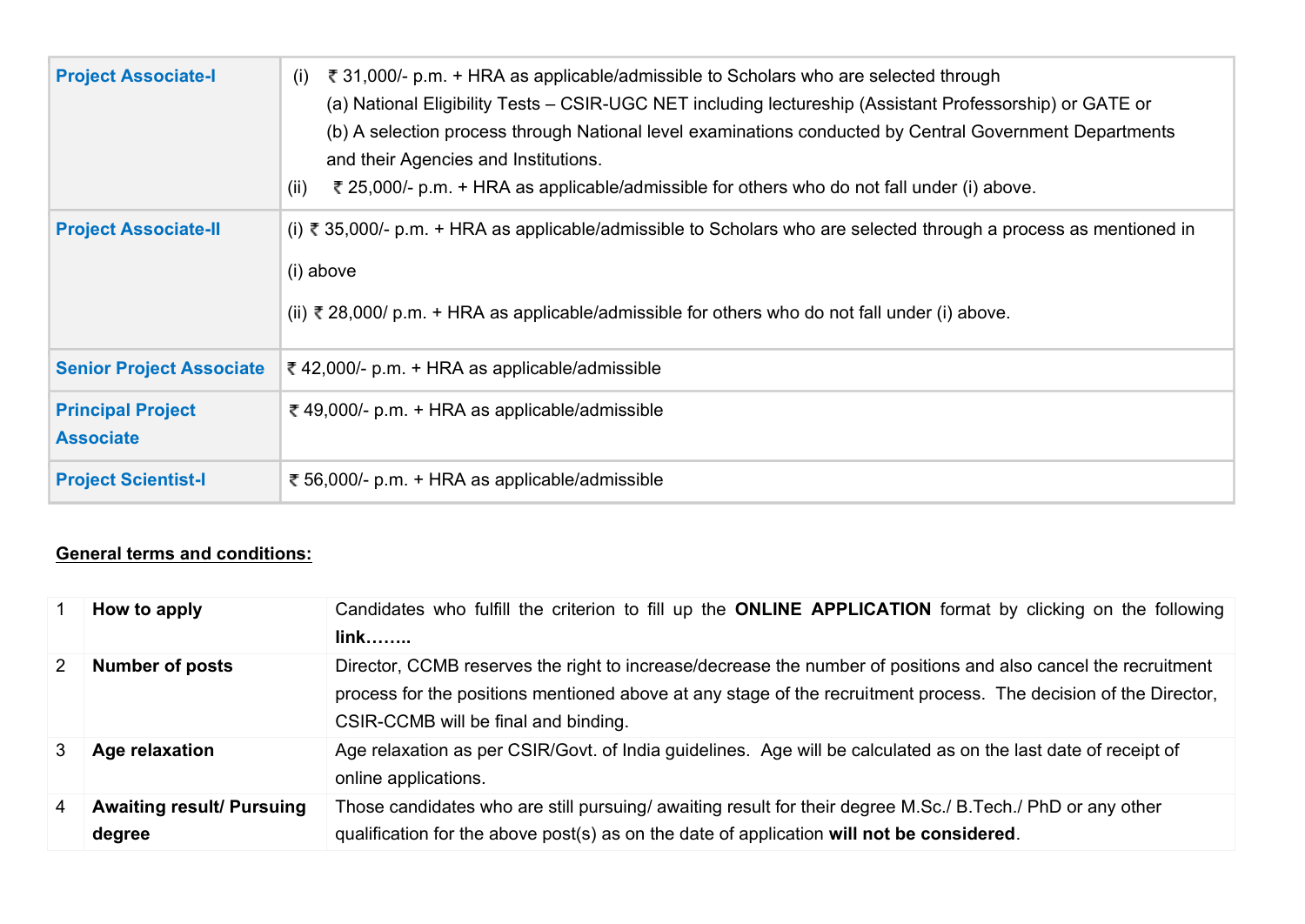| 5               | <b>Eligibility criterion</b>               | Candidate should note that non-fulfillment of the eligibility criterion will result in cancellation of candidature at any<br>stage                                                                                                                                                                                                                                                                                                                                                                                                                                                                                                                                   |
|-----------------|--------------------------------------------|----------------------------------------------------------------------------------------------------------------------------------------------------------------------------------------------------------------------------------------------------------------------------------------------------------------------------------------------------------------------------------------------------------------------------------------------------------------------------------------------------------------------------------------------------------------------------------------------------------------------------------------------------------------------|
| 6               | <b>Experience</b>                          | The period of experience in a discipline / area of work, wherever prescribed, shall be counted after the date of<br>acquiring the minimum prescribed educational qualifications prescribed for that post.                                                                                                                                                                                                                                                                                                                                                                                                                                                            |
| $\overline{7}$  | <b>Screening of applications</b>           | The applicants will be subjected to short listing by CCMB scientists/designated committee according to the<br>current requirement and the candidate's shortlisted for interview will be displayed on CCMB website.                                                                                                                                                                                                                                                                                                                                                                                                                                                   |
| 8               | <b>Selection procedure</b>                 | The candidate(s) shortlisted by CCMB scientists/designated committee have to appear for interview in<br>person/online before the Selection Committee. The date, time and venue of the test/interview will be notified in<br>due course through email only.                                                                                                                                                                                                                                                                                                                                                                                                           |
| 9               | Result / Panel for<br>waitlisted candidate | Based upon the performance of candidates in the interview, result of selected candidates against the number of<br>post available in the project for each post code, will be declared and posted on CCMB website. A panel of<br>waitlisted candidates in order of merit will also be formed for each post code, which will be valid for one year.<br>The panel may be operated on the recommendation of Project Investigator for meeting out any future<br>requirement in the project arises due to resignation of incumbent/ non-joining of selected candidates/ further<br>unforeseen/urgent requirement of project manpower for the same position in same project. |
| 10 <sup>°</sup> | Engagement                                 | The engagement shall be initially for a short duration based on availability of funds which may be extended or<br>curtailed based on the conduct and the performance of the incumbent as well as requirement of the institute.<br>However, the engagement will not be beyond the tenure of the project and shall expire automatically on the<br>expiry of project tenure, in which candidate has been selected. The engagement under projects does not confer<br>any right/claim whatsoever, either explicitly or implicitly on the appointee for regular appointment in CSIR/CCMB,<br>against any post or otherwise under any legal conditions or precedent.        |
| 11 <sup>1</sup> | Leave                                      | The incumbent would not be entitled to any kind of regular leave. However, they would be allowed for one-day<br>Leave for each completed month.                                                                                                                                                                                                                                                                                                                                                                                                                                                                                                                      |
| 12              | <b>TA/DA</b>                               | No TA/DA admissible for attending test/interview, joining the position.                                                                                                                                                                                                                                                                                                                                                                                                                                                                                                                                                                                              |
| 13              | <b>Office timings/ Working</b><br>hours    | The incumbent is required to perform the assigned duties during working hours i.e. from 9:30 AM to 6:00 PM<br>on working days. The incumbent will not be allowed to take up any other assignment during the period of<br>engagement. He /She may be required to work on Saturday/Sunday/other Gazetted holidays and beyond<br>working hours also if need be.                                                                                                                                                                                                                                                                                                         |